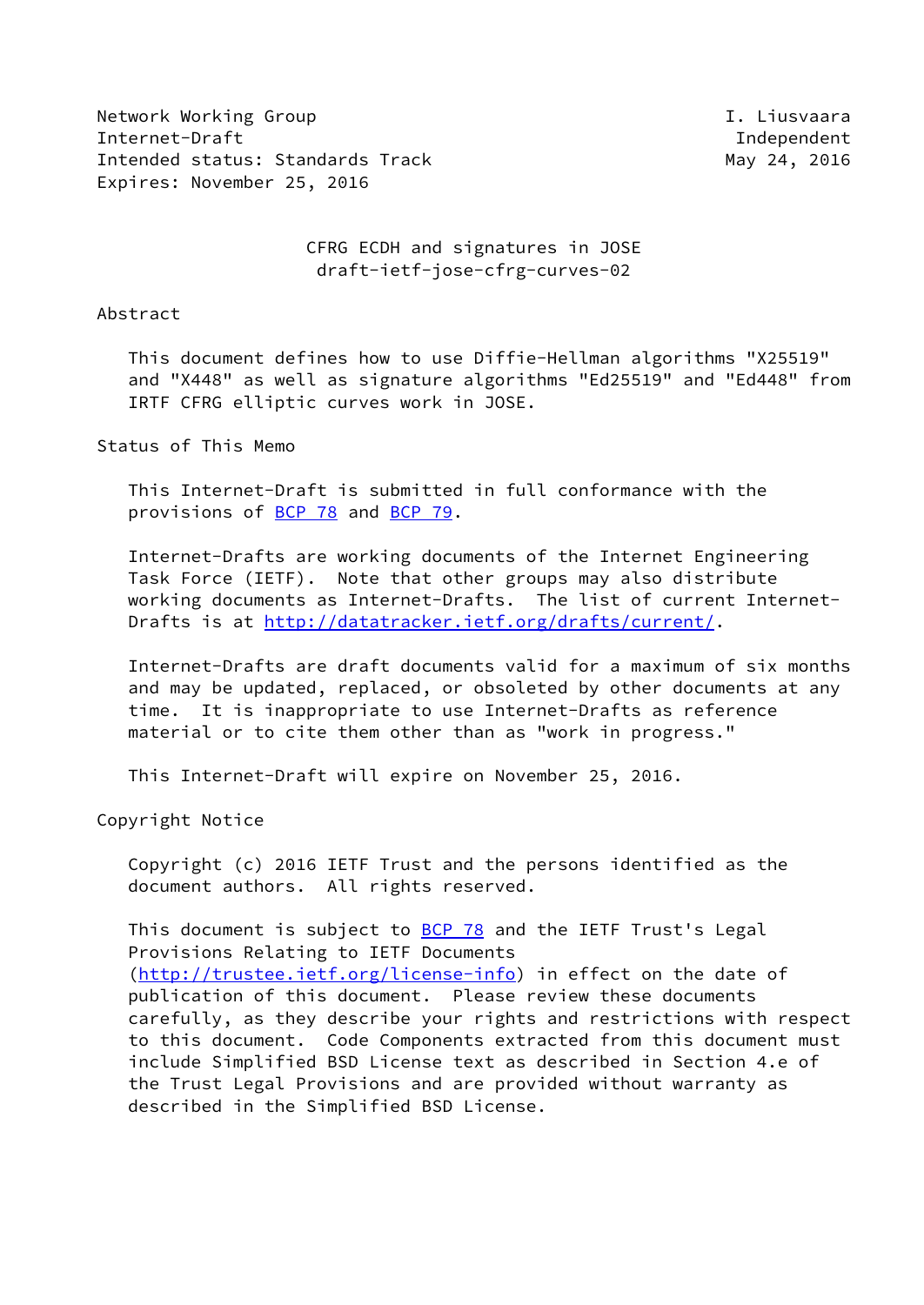<span id="page-1-1"></span>

| Internet-Draft<br>CFRG ECDH and signatures in JOSE                     | May 2016        |
|------------------------------------------------------------------------|-----------------|
| Table of Contents                                                      |                 |
| 1.                                                                     |                 |
| $1.1$ . Requirements Terminology                                       |                 |
| 2.                                                                     |                 |
| 3.                                                                     | $\frac{1}{4}$   |
|                                                                        |                 |
|                                                                        |                 |
|                                                                        |                 |
|                                                                        | $\overline{4}$  |
|                                                                        | $\overline{4}$  |
| $3.2.1$ . Performing the ECDH operation                                |                 |
| 4.                                                                     | $\frac{4}{5}$   |
|                                                                        |                 |
| $\overline{5}$ .                                                       |                 |
| 6.                                                                     | $\frac{6}{7}$   |
| 7.                                                                     |                 |
| Normative References<br>7.1.                                           |                 |
| Informative References<br>7.2.                                         | $\frac{8}{8}$   |
|                                                                        |                 |
| A.1.                                                                   | $\frac{8}{8}$   |
| Ed25519 public key $\ldots \ldots \ldots \ldots \ldots \ldots$<br>A.2. |                 |
| JWK thumbprint canonicalization<br>A.3.                                | $\underline{8}$ |
| A.4.                                                                   | 9               |
| A.5.                                                                   | 10              |
| A.6.                                                                   | 10              |
| A.7.                                                                   | 11              |

# <span id="page-1-0"></span>[1](#page-1-0). Introduction

 Internet Research Task Force (IRTF) Crypto Forum Research Group (CFRG) selected new Diffie-Hellman algorithms ("X25519" and "X448"; [\[RFC7748](https://datatracker.ietf.org/doc/pdf/rfc7748)]) and signature algorithms ("Ed25519" and "Ed448"); [\[I-D.irtf-cfrg-eddsa](#page-7-4)]) for asymmetric key cryptography. This document defines how those algorithms are to be used in JOSE in interoperable manner.

Author's Address . . . . . . . . . . . . . . . . . . . . . . . . [12](#page-12-0)

 This document defines the conventions to be used in context of [\[RFC7517](https://datatracker.ietf.org/doc/pdf/rfc7517)] and [[RFC7518](https://datatracker.ietf.org/doc/pdf/rfc7518)]

 While the CFRG also defined two pairs of isogenous elliptic curves that underlie these algorithms, these curves are not directly exposed, as the algorithms laid on top are sufficient for the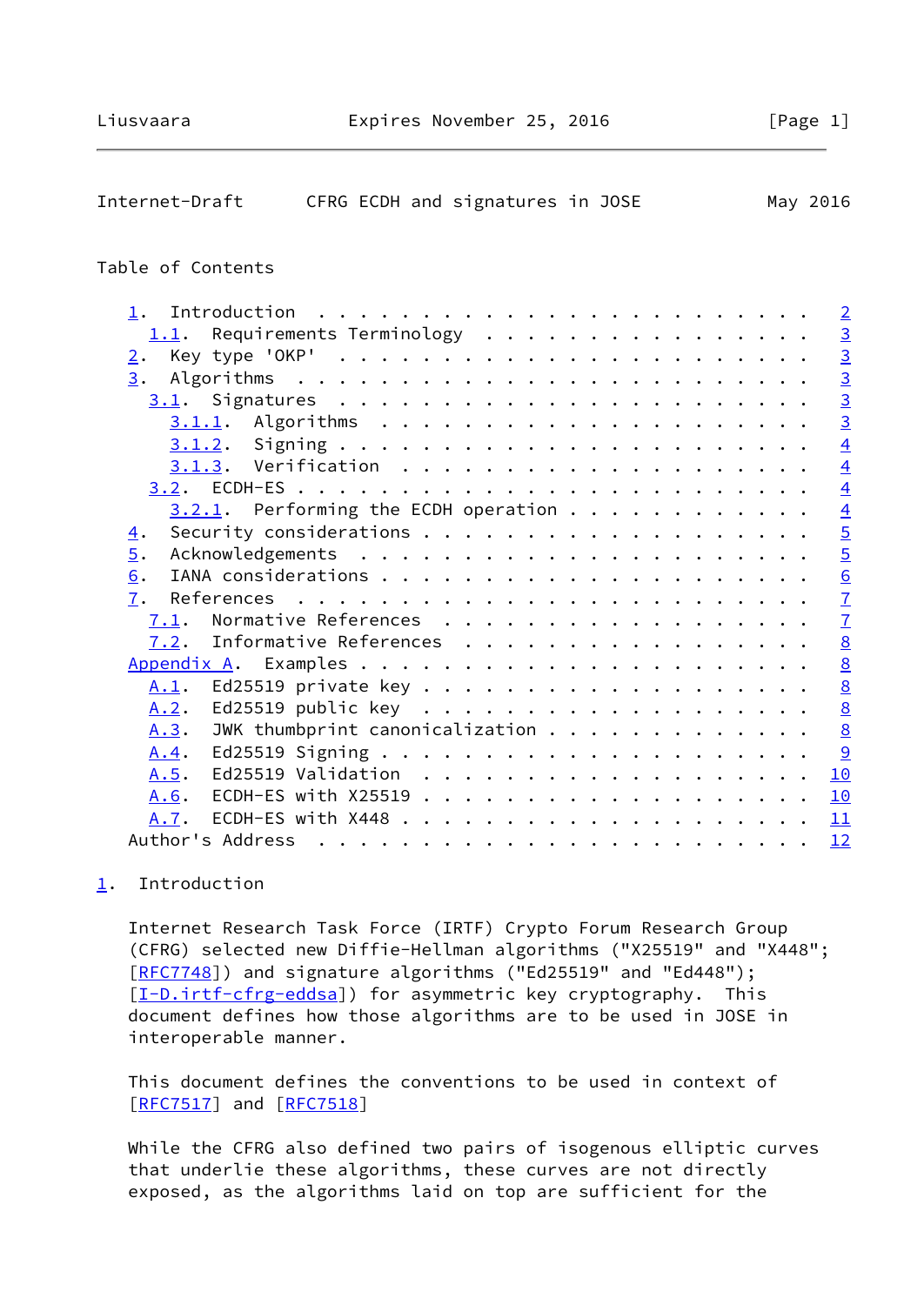purposes of JOSE and are much easier to use (e.g. trying to apply ECDSA to those curves leads to nasty corner-cases and produces odd results).

Liusvaara Expires November 25, 2016 [Page 2]

<span id="page-2-1"></span>Internet-Draft CFRG ECDH and signatures in JOSE May 2016

 All inputs to and outputs from the the ECDH and signature functions are defined to be octet strings, with the exception of output of verification function, which is a boolean.

<span id="page-2-0"></span>[1.1](#page-2-0). Requirements Terminology

 The key words "MUST", "MUST NOT", "REQUIRED", "SHALL", "SHALL NOT", "SHOULD", "SHOULD NOT", "RECOMMENDED", "MAY", and "OPTIONAL" in this document are to be interpreted as described in [\[RFC2119](https://datatracker.ietf.org/doc/pdf/rfc2119)].

<span id="page-2-2"></span>[2](#page-2-2). Key type 'OKP'

 A new key type (kty) value "OKP" (Octet Key Pair) is defined for public key algorithms that use octet strings as private and public keys. It has the following parameters:

- o The parameter "kty" MUST be "OKP".
- o The parameter "crv" MUST be present, and contain the subtype of the key (from "JSON Web Elliptic curve" registry).
- o The parameter "x" MUST be present, and contain the public key encoded using base64url [[RFC4648\]](https://datatracker.ietf.org/doc/pdf/rfc4648) encoding.
- o The parameter "d" MUST be present for private keys, and contain the private key encoded using base64url encoding. This parameter MUST NOT be present for public keys.

 Note: Do not assume that there is an underlying elliptic curve, despite the existence of the "crv" and "x" parameters (for instance, this key type could be extended to represent DH algorithms based on hyperelliptic surfaces).

When calculating thumbprints  $[RFC7638]$  $[RFC7638]$ , the three public key fields are included in the hash. That is, in lexicographic order: "crv", "kty" and "x".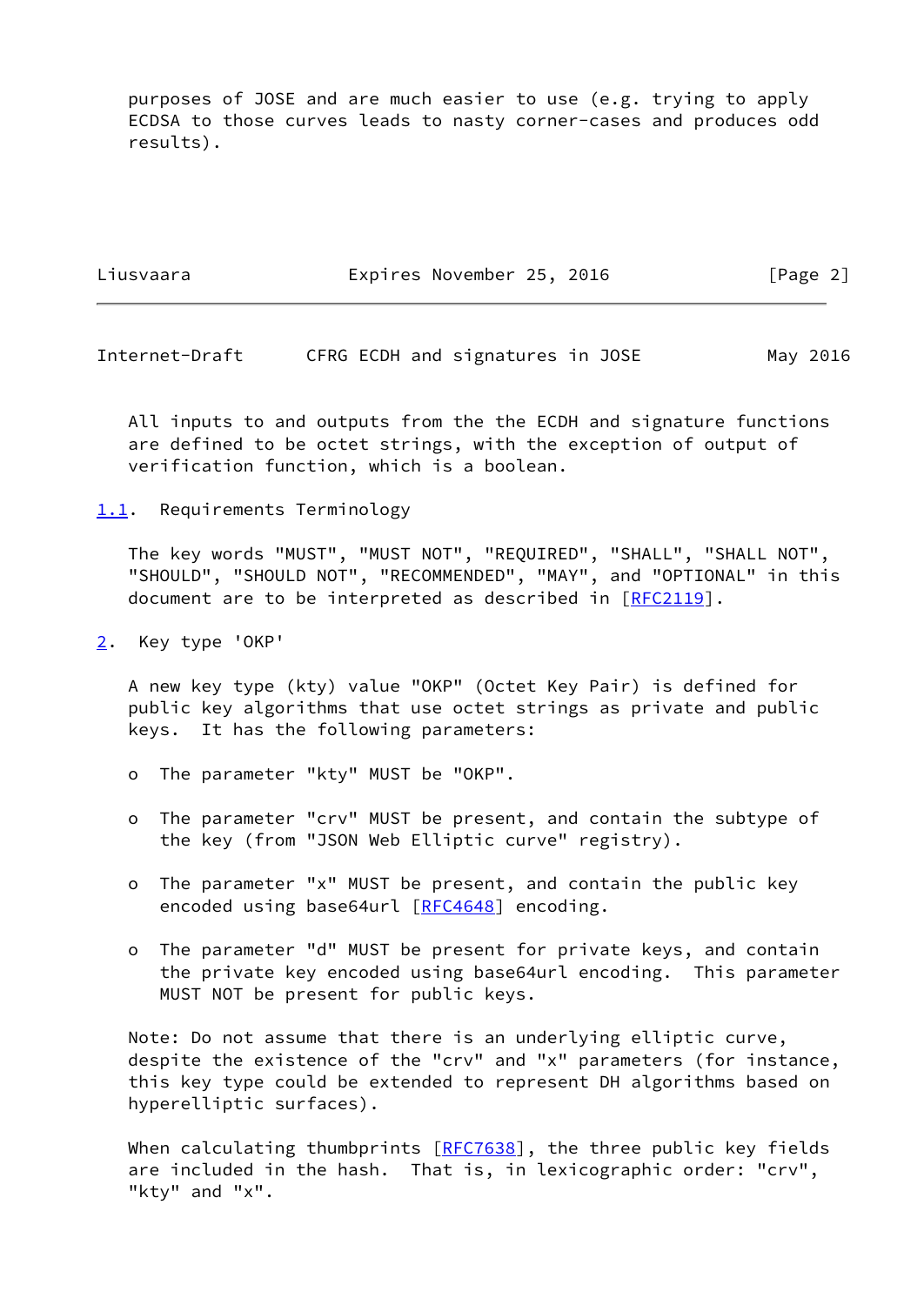### <span id="page-3-0"></span>[3](#page-3-0). Algorithms

<span id="page-3-1"></span>[3.1](#page-3-1). Signatures

<span id="page-3-2"></span>[3.1.1](#page-3-2). Algorithms

 For EdDSA signatures, algorithm "EdDSA" is defined here, to be applied as value of "alg" parameter.

| Liusvaara |  | Expires November 25, 2016 |  | [Page 3] |  |
|-----------|--|---------------------------|--|----------|--|
|-----------|--|---------------------------|--|----------|--|

<span id="page-3-4"></span>Internet-Draft CFRG ECDH and signatures in JOSE May 2016

 The key type for these keys is "OKP" and key subtype for these keys MUST be "Ed25519" for Ed25519 and "Ed448" for Ed448. The keys of these subtypes MUST NOT be used for ECDH-ES.

| "crv"   | EdDSA variant |
|---------|---------------|
| Ed25519 | Ed25519       |
| Ed448   | Ed448         |

### <span id="page-3-3"></span>[3.1.2](#page-3-3). Signing

 Signing for these is preformed by applying the signing algorithm defined in  $[I-D.int-crg-eddsa]$  to the private key (as private key), public key (as public key) and the JWS Signing Input (as message). The resulting signature is the JWS Signature value. All inputs and outputs are octet strings.

## <span id="page-3-5"></span>[3.1.3](#page-3-5). Verification

 Verification is performed by applying the verification algorithm defined in  $[I-D.int-crg-eddsa]$  to the public key (as public key), the JWS Signing Input (as message) and the JWS Signature value (as signature). All inputs are octet strings. If the algorithm accepts, the signature is valid, otherwise signature is invalid.

### <span id="page-3-6"></span>[3.2](#page-3-6). ECDH-ES

 The following key subtypes defined here for purpose of "Key Agreement with Elliptic Curve Diffie-Hellman Ephemeral Static" (ECDH-ES).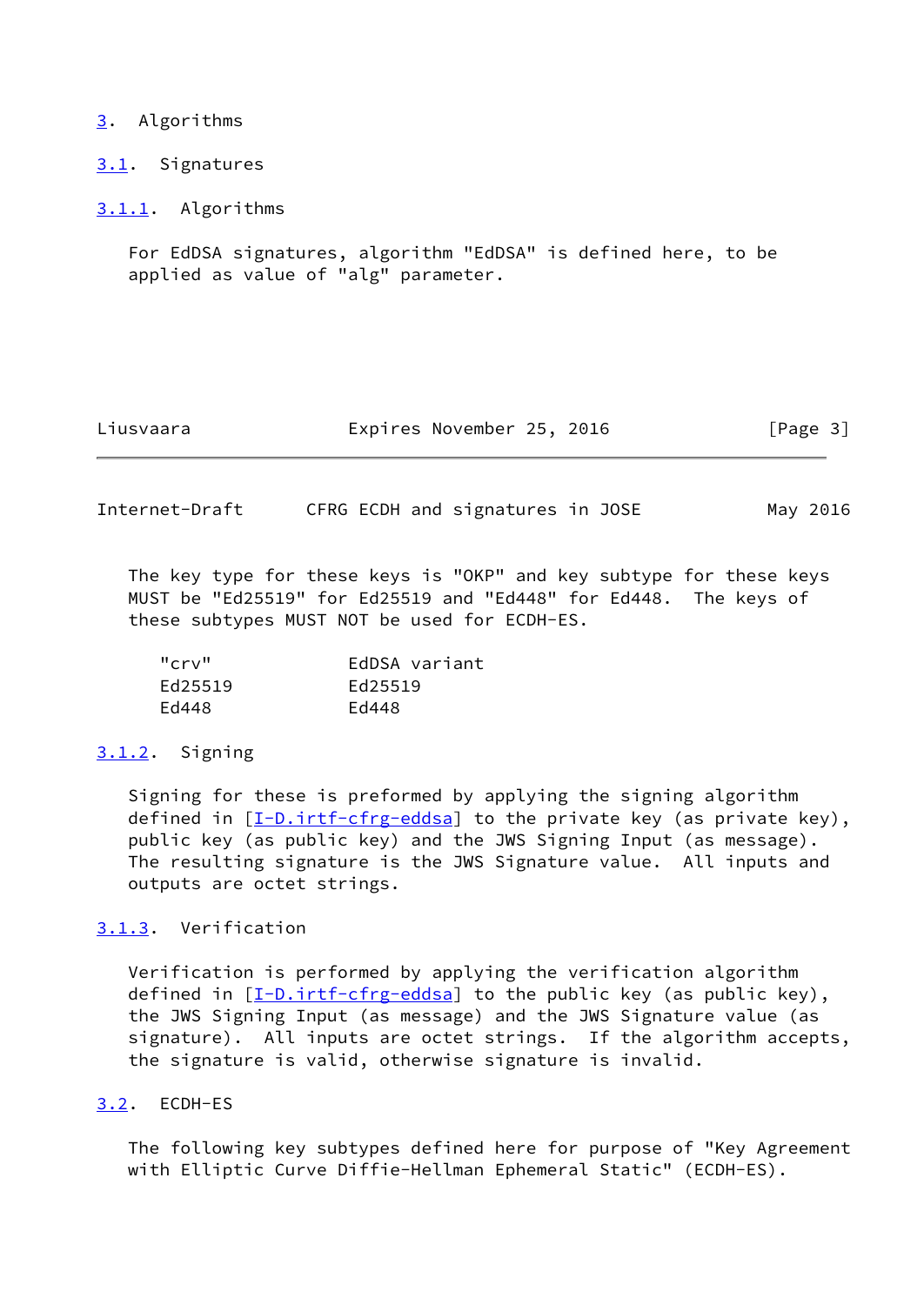| "crv"  | ECDH Function applied |
|--------|-----------------------|
| X25519 | X25519                |
| X448   | X448                  |

 The key type used with these keys is "OKP". These subtypes MUST NOT be used for signing.

[RFC7518] section 4.6 defines the ECDH-ES algorithms "ECDH-ES+A128KW", "ECDH-ES+A192KW", "ECDH-ES+A256KW" and "ECDH-ES".

<span id="page-4-0"></span>[3.2.1](#page-4-0). Performing the ECDH operation

The "x" parameter of "epk" field is set as follows:

 Apply the appropriate ECDH function to the ephemeral private key (as scalar input) and the standard basepoint (as u-coordinate input). The output is the value for "x" parameter of "epk" field. All inputs and outputs are octet strings.

| Liusvaara | Expires November 25, 2016 |  | [Page 4] |  |
|-----------|---------------------------|--|----------|--|
|           |                           |  |          |  |

<span id="page-4-2"></span>Internet-Draft CFRG ECDH and signatures in JOSE May 2016

 The Z value (raw key agreement output) for key agreement (to be used in subsequent KDF as per [\[RFC7518\] section](https://datatracker.ietf.org/doc/pdf/rfc7518#section-4.6.2) 4.6.2) is determined as follows:

 Apply the appropriate ECDH function to the ephemeral private key (as scalar input) and receiver public key (as u-coordinate input). The output is the Z value. All inputs and outputs are octet strings.

<span id="page-4-1"></span>[4](#page-4-1). Security considerations

Security considerations from [\[RFC7748](https://datatracker.ietf.org/doc/pdf/rfc7748)] and [[I-D.irtf-cfrg-eddsa\]](#page-7-4) apply here.

 Do not separate key material from information about what key subtype it is for. When using keys, check that the algorithm is compatible with the key subtype for the key. To do otherwise opens system up to attacks via mixing up algorithms. It is particularly dangerous to mix up signature and MAC algorithms.

 Although for Ed25519 and Ed448 the signature binds the key used for signing, do not assume this, as there are many signature algorithms that fail to make such binding. If key-binding is desired, include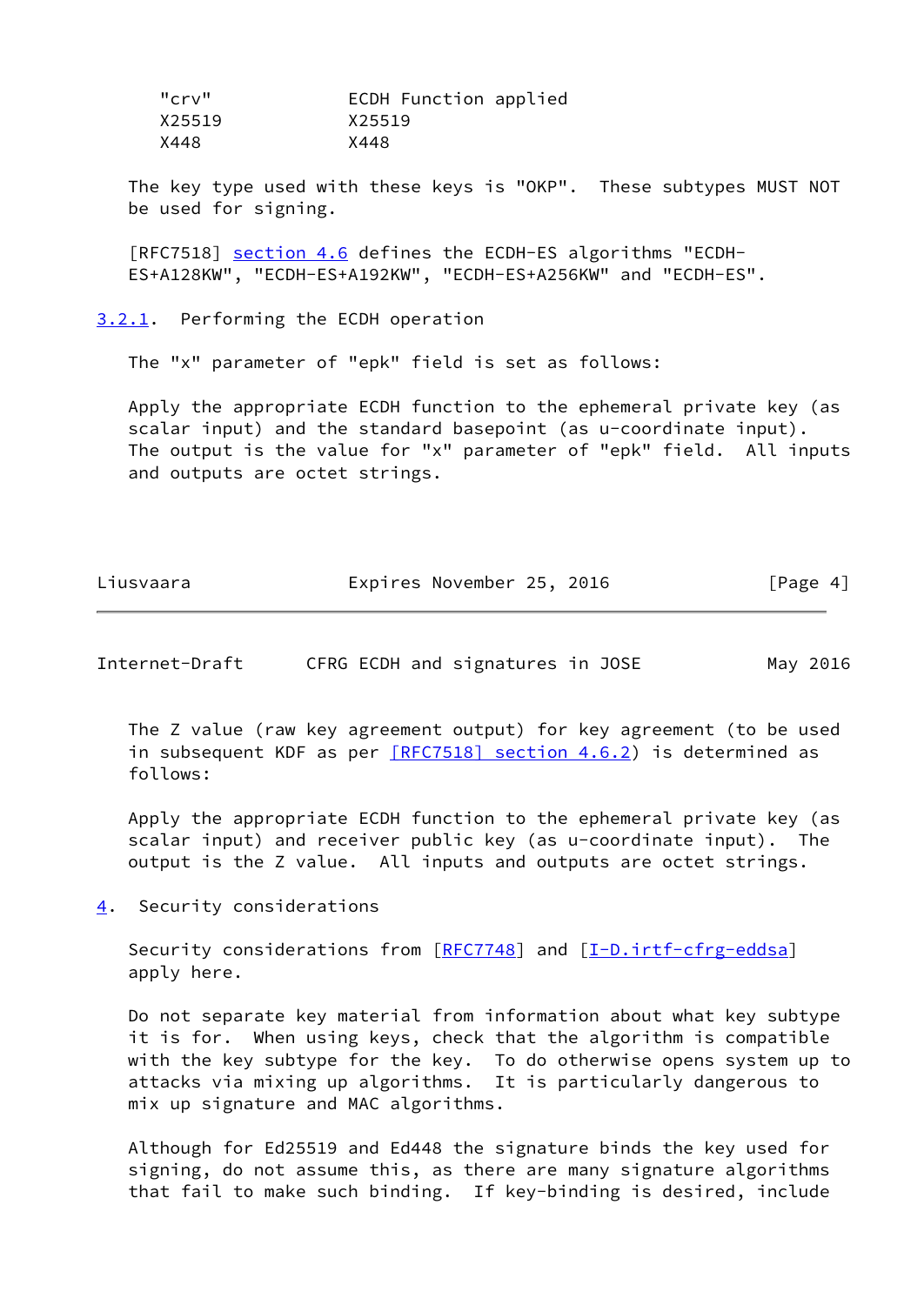the key used for signing either inside the JWS protected header or the data to sign.

 If key generation or batch signature verification is performed, a well-seed cryptographic random number generator is REQUIRED. Signing and non-batch signature verification are deterministic operations and do not need random numbers of any kind.

 The JWA ECDH-ES KDF construction does not mix keys into the final shared secret. While in key exchange such could be a bad mistake, here either receiver public key has to be chosen maliciously or the sender has to be malicious in order to cause problems. And in either case, all security evaporates anyway.

The nominal security strengths of X25519 and X448 are  $\sim$ 126 and  $\sim$ 223 bits. Therefore, using 256-bit symmetric encryption (especially key wrapping and encryption) with X448 is RECOMMENDED.

### <span id="page-5-0"></span>[5](#page-5-0). Acknowledgements

Mike Jones for comments on initial pre-draft.

| Liusvaara | Expires November 25, 2016 |  | [Page 5] |  |
|-----------|---------------------------|--|----------|--|
|           |                           |  |          |  |

<span id="page-5-2"></span>Internet-Draft CFRG ECDH and signatures in JOSE May 2016

### <span id="page-5-1"></span>[6](#page-5-1). IANA considerations

The following is added to JSON Web Key Types Registry:

o "kty" Parameter Value: "OKP"

- o Key Type Description: Octet string key pairs
- o JOSE Implementation Requirements: Optional
- o Change Controller: IESG
- o Specification Document(s): [Section 2](#page-2-2) of [RFC-THIS]

The following is added to JSON Web Key Parameters Registry:

- o Parameter Name: "crv"
- o Parameter Description: The subtype of keypair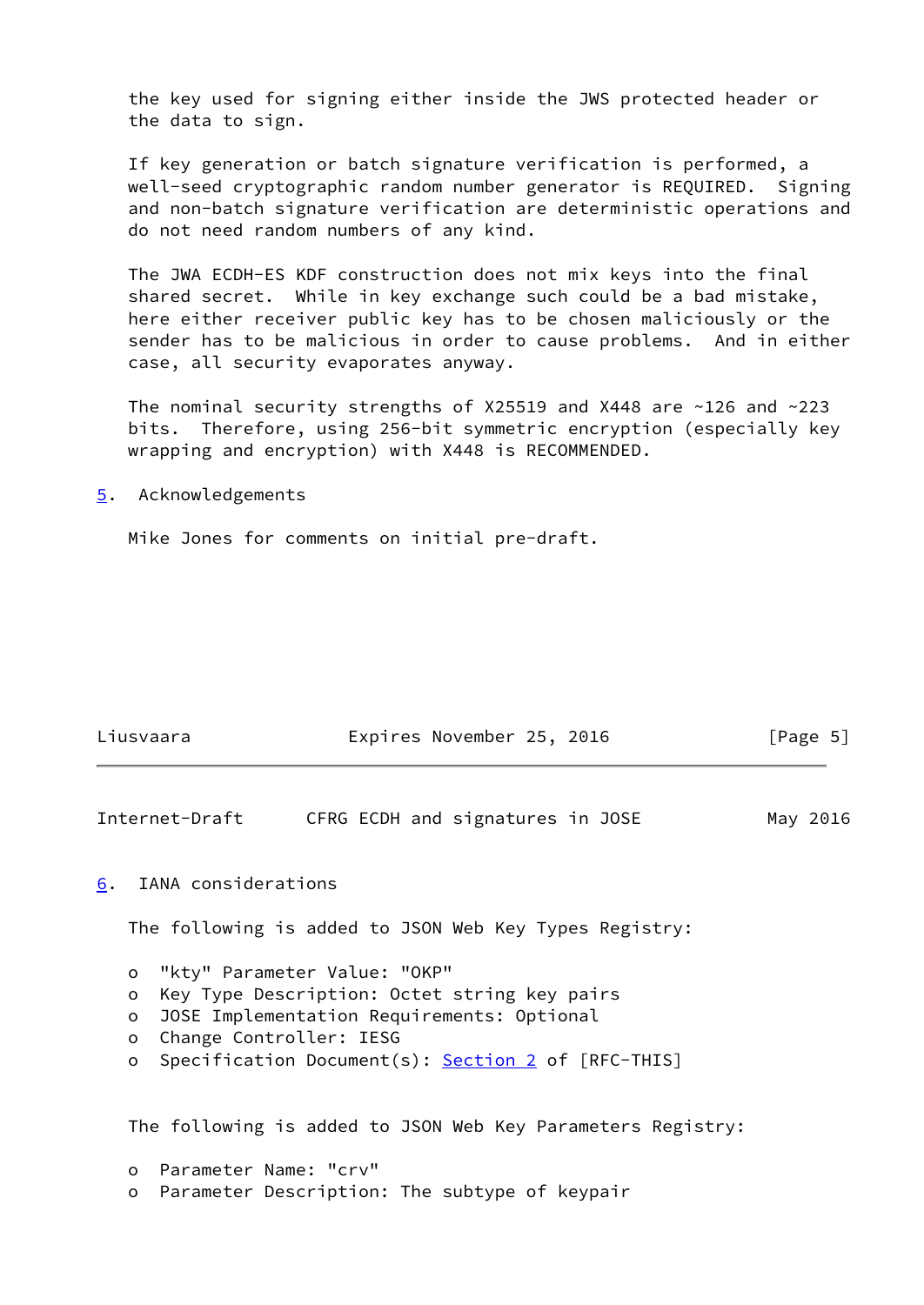```
 o Parameter Information Class: Public
 o Used with "kty" Value(s): "OKP"
 o Change Controller: IESG
 Section 2 of [RFC-THIS]
 o Parameter Name: "d"
 o Parameter Description: The private key
 o Parameter Information Class: Private
 o Used with "kty" Value(s): "OKP"
 o Change Controller: IESG
 o Specification Document(s): Section 2 of [RFC-THIS]
 o Parameter Name: "x"
 o Parameter Description: The public key
 o Parameter Information Class: Public
 o Used with "kty" Value(s): "OKP"
 o Change Controller: IESG
 o Specification Document(s): Section 2 of [RFC-THIS]
 The following is added to JSON Web Signature and Encryption
 Algorithms Registry:
 o Algorithm Name: "EdDSA"
 o Algorithm Description: EdDSA signature algorithms
 o Algorithm Usage Location(s): "alg"
 o JOSE Implementation Requirements: Optional
```
- o Change Controller: IESG
- o Specification Document(s): [Section 3.1](#page-3-1) of [RFC-THIS]
- o Algorithm Analysis Documents(s): [\[I-D.irtf-cfrg-eddsa](#page-7-4)]

The following is added to JSON Web Key Elliptic Curve Registry:

<span id="page-6-0"></span>

| Liusvaara | Expires November 25, 2016                               | [Page 6] |
|-----------|---------------------------------------------------------|----------|
|           | Internet-Draft<br>CFRG ECDH and signatures in JOSE      | May 2016 |
| $\Omega$  | Curve Name: "Ed25519"                                   |          |
| O         | Curve Description: Ed25519 signature algorithm keypairs |          |
| $\circ$   | JOSE Implementation Requirements: Optional              |          |
| $\circ$   | Change Controller: IESG                                 |          |
| $\circ$   | Specification Document(s): Section 3.1 of [RFC-THIS]    |          |
| $\circ$   | Curve Name: "Ed448"                                     |          |
| $\circ$   | Curve Description: Ed448 signature algorithm keypairs   |          |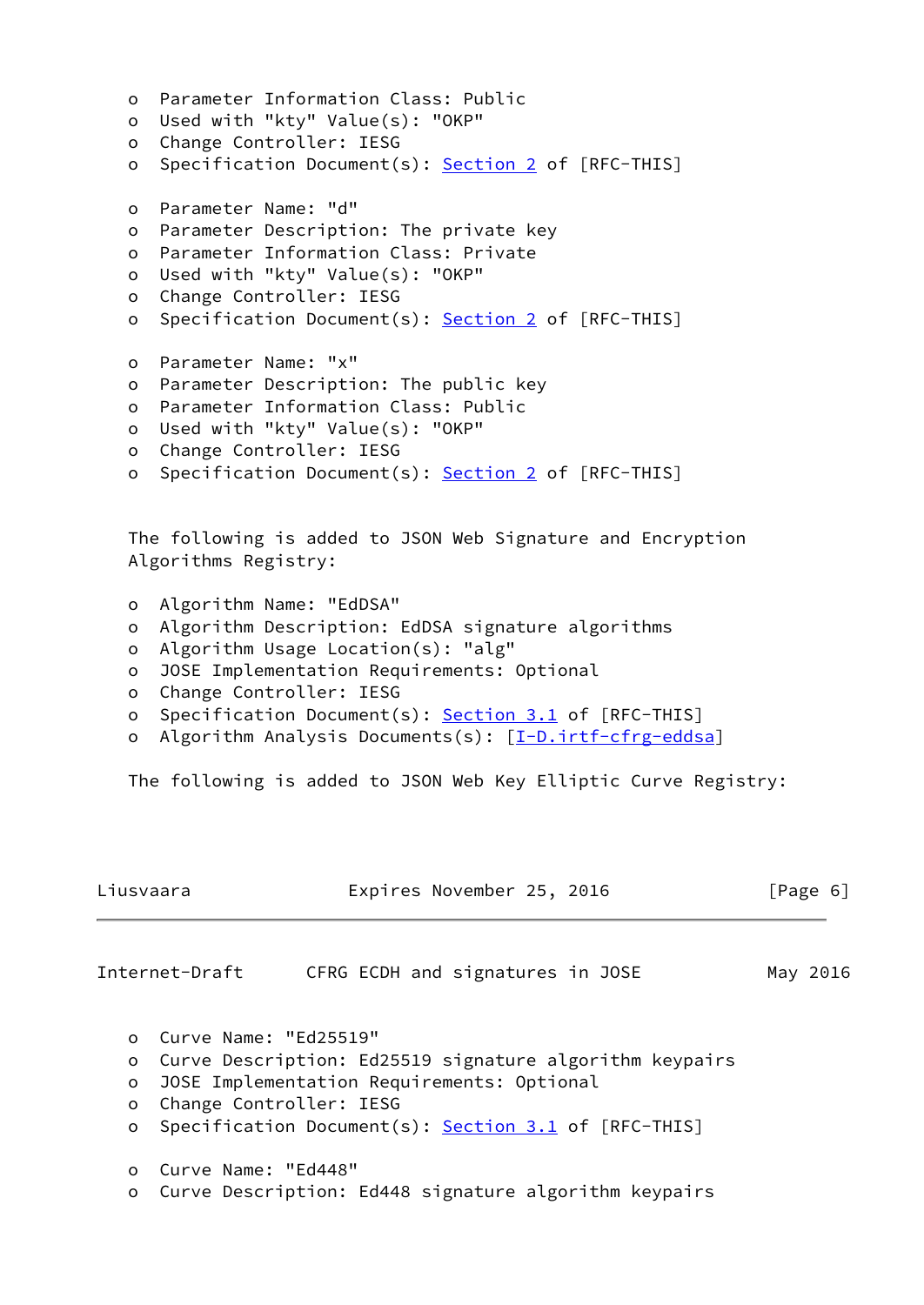```
 o JOSE Implementation Requirements: Optional
   o Change Controller: IESG
   o Specification Document(s): Section 3.1 of [RFC-THIS]
   o Curve name: "X25519"
   o Curve Description: X25519 function keypairs
   o JOSE Implementation Requirements: Optional
   o Change Controller: IESG
   Section 3.2 of [RFC-THIS]
   o Analysis Documents(s): [RFC7748]
   o Curve Name: "X448"
   o Curve Description: X448 function keypairs
   o JOSE Implementation Requirements: Optional
   o Change Controller: IESG
   o Specification Document(s): Section 3.2 of [RFC-THIS]
  RFC7748]
7. References
```
<span id="page-7-0"></span>

<span id="page-7-1"></span>[7.1](#page-7-1). Normative References

- [RFC2119] Bradner, S., "Key words for use in RFCs to Indicate Requirement Levels", [BCP 14](https://datatracker.ietf.org/doc/pdf/bcp14), [RFC 2119](https://datatracker.ietf.org/doc/pdf/rfc2119), DOI 10.17487/RFC2119, March 1997, <<http://www.rfc-editor.org/info/rfc2119>>.
- [RFC4648] Josefsson, S., "The Base16, Base32, and Base64 Data Encodings", [RFC 4648,](https://datatracker.ietf.org/doc/pdf/rfc4648) DOI 10.17487/RFC4648, October 2006, <<http://www.rfc-editor.org/info/rfc4648>>.
- [RFC7748] Langley, A., Hamburg, M., and S. Turner, "Elliptic Curves for Security", [RFC 7748](https://datatracker.ietf.org/doc/pdf/rfc7748), DOI 10.17487/RFC7748, January 2016, [<http://www.rfc-editor.org/info/rfc7748](http://www.rfc-editor.org/info/rfc7748)>.
- <span id="page-7-4"></span> [I-D.irtf-cfrg-eddsa] Josefsson, S. and I. Liusvaara, "Edwards-curve Digital Signature Algorithm (EdDSA)", [draft-irtf-cfrg-eddsa-05](https://datatracker.ietf.org/doc/pdf/draft-irtf-cfrg-eddsa-05) (work in progress), March 2016.

| Liusvaara | Expires November 25, 2016 |  | [Page 7] |
|-----------|---------------------------|--|----------|
|-----------|---------------------------|--|----------|

<span id="page-7-3"></span><span id="page-7-2"></span>Internet-Draft CFRG ECDH and signatures in JOSE May 2016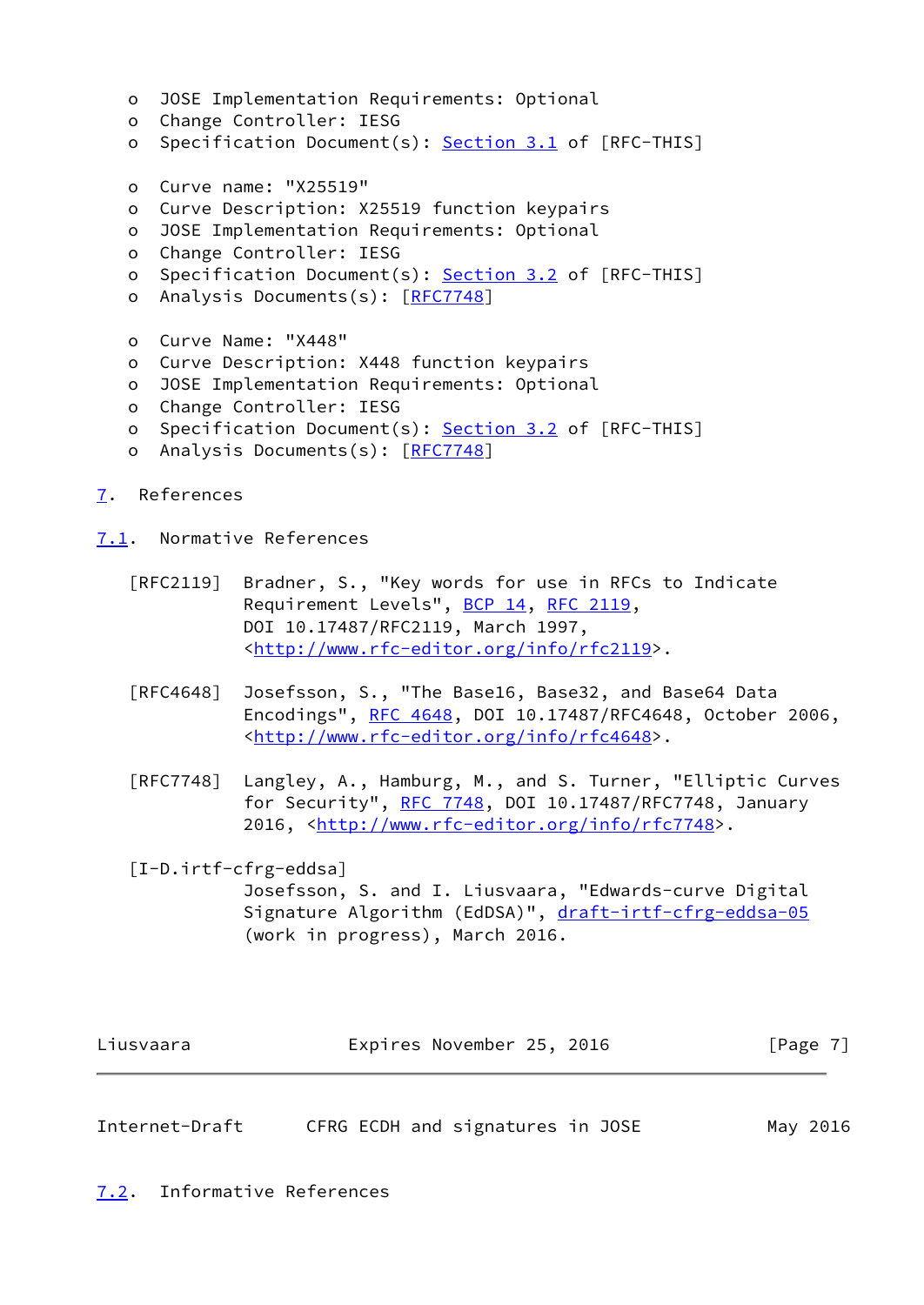- [RFC7517] Jones, M., "JSON Web Key (JWK)", [RFC 7517,](https://datatracker.ietf.org/doc/pdf/rfc7517) DOI 10.17487/RFC7517, May 2015, <<http://www.rfc-editor.org/info/rfc7517>>.
- [RFC7518] Jones, M., "JSON Web Algorithms (JWA)", [RFC 7518,](https://datatracker.ietf.org/doc/pdf/rfc7518) DOI 10.17487/RFC7518, May 2015, <<http://www.rfc-editor.org/info/rfc7518>>.
- [RFC7638] Jones, M. and N. Sakimura, "JSON Web Key (JWK) Thumbprint", [RFC 7638](https://datatracker.ietf.org/doc/pdf/rfc7638), DOI 10.17487/RFC7638, September 2015, [<http://www.rfc-editor.org/info/rfc7638](http://www.rfc-editor.org/info/rfc7638)>.

<span id="page-8-0"></span>[Appendix A.](#page-8-0) Examples

 To the extent possible, the examples use material lifted from test vectors of [[RFC7748\]](https://datatracker.ietf.org/doc/pdf/rfc7748) and [\[I-D.irtf-cfrg-eddsa](#page-7-4)]

<span id="page-8-1"></span>[A.1](#page-8-1). Ed25519 private key

 {"kty":"OKP","crv":"Ed25519", "d":"nWGxne\_9WmC6hEr0kuwsxERJxWl7MmkZcDusAxyuf2A" "x":"11qYAYKxCrfVS\_7TyWQHOg7hcvPapiMlrwIaaPcHURo"}

The hexadecimal dump of private key is:

 9d 61 b1 9d ef fd 5a 60 ba 84 4a f4 92 ec 2c c4 44 49 c5 69 7b 32 69 19 70 3b ac 03 1c ae 7f 60

And of the public key:

 d7 5a 98 01 82 b1 0a b7 d5 4b fe d3 c9 64 07 3a 0e e1 72 f3 da a6 23 25 af 02 1a 68 f7 07 51 1a

<span id="page-8-2"></span>[A.2](#page-8-2). Ed25519 public key

 This is the public parts of the previous private key (just omits "d"):

 {"kty":"OKP","crv":"Ed25519", "x":"11qYAYKxCrfVS\_7TyWQHOg7hcvPapiMlrwIaaPcHURo"}

<span id="page-8-3"></span>[A.3](#page-8-3). JWK thumbprint canonicalization

 The JWK thumbprint canonicalization of the two above examples is (linebreak inserted for formatting reasons)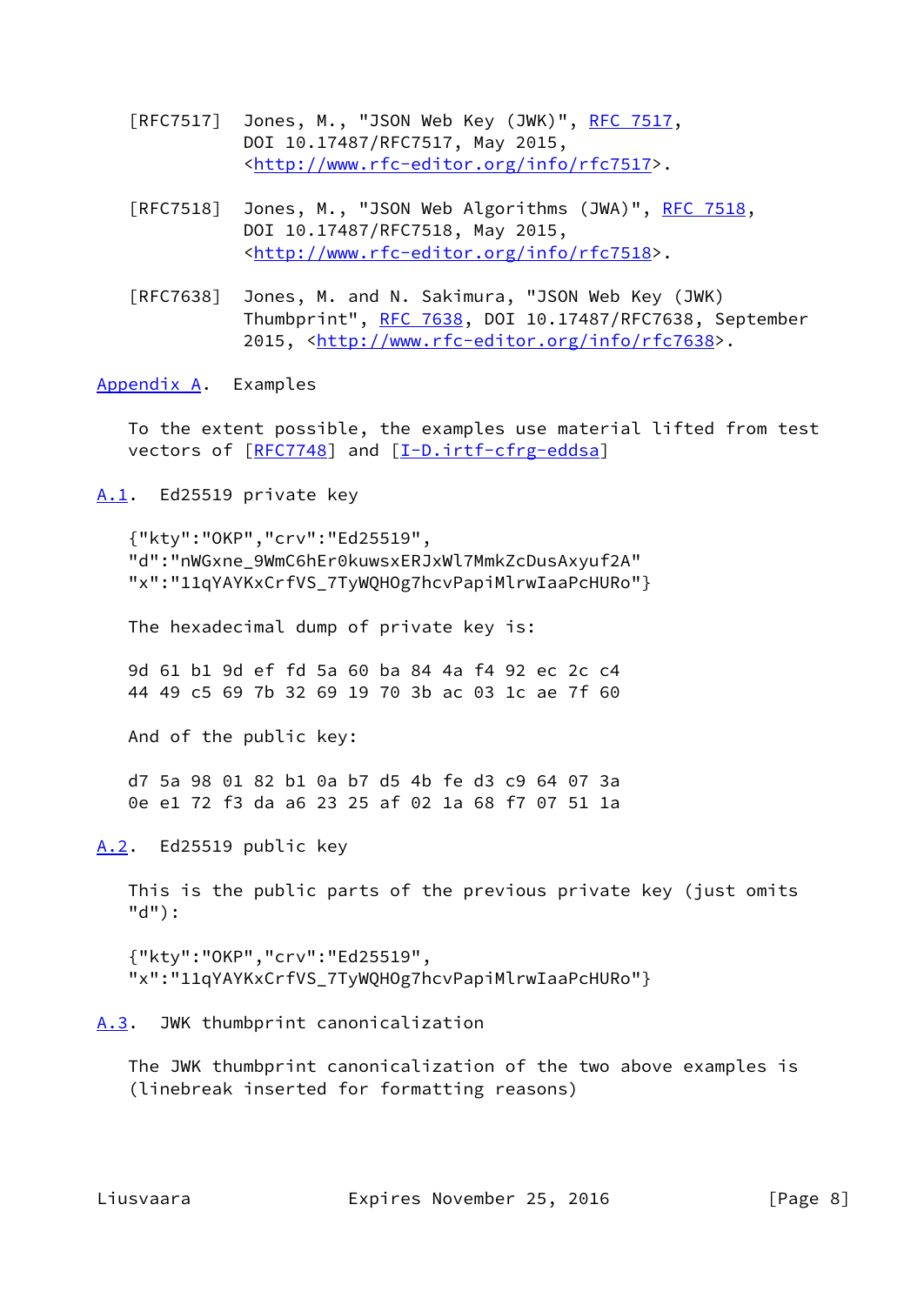<span id="page-9-1"></span>Internet-Draft CFRG ECDH and signatures in JOSE May 2016

 {"crv":"Ed25519","kty":"OKP","x":"11qYAYKxCrfVS\_7TyWQHOg7hcvPapiMlrwI aaPcHURo"}

Which has the SHA-256 hash of: 90facafea9b1556698540f70c0117a22ea37bd5cf3ed3c47093c1707282b4b89

<span id="page-9-0"></span>[A.4](#page-9-0). Ed25519 Signing

The JWS protected header is:

{"alg":"EdDSA"}

This has base64url encoding of:

eyJhbGciOiJFZERTQSJ9

The payload is (text):

Example of Ed25519 signing

This has base64url encoding of:

RXhhbXBsZSBvZiBFZDI1NTE5IHNpZ25pbmc

 The JWS signing input is (concatenation of base64url encoding of the (protected) header, a dot and base64url encoding of the payload) is:

eyJhbGciOiJFZERTQSJ9.RXhhbXBsZSBvZiBFZDI1NTE5IHNpZ25pbmc

 Applying Ed25519 signing algorithm to the private key, public key and the JWS signing input yields signature (hex):

 86 0c 98 d2 29 7f 30 60 a3 3f 42 73 96 72 d6 1b 53 cf 3a de fe d3 d3 c6 72 f3 20 dc 02 1b 41 1e 9d 59 b8 62 8d c3 51 e2 48 b8 8b 29 46 8e 0e 41 85 5b 0f b7 d8 3b b1 5b e9 02 bf cc b8 cd 0a 02

Converting this to base64url yields:

 hgyY0il\_MGCjP0JzlnLWG1PPOt7-09PGcvMg3AIbQR6dWbhijcNR4ki4iylGjg5BhVsPt 9g7sVvpAr\_MuM0KAg

 So the compact serialization of JWS is (concatenation of signing input, a dot and base64url encoding of the signature:

eyJhbGciOiJFZERTQSJ9.RXhhbXBsZSBvZiBFZDI1NTE5IHNpZ25pbmc.hgyY0il\_MGCj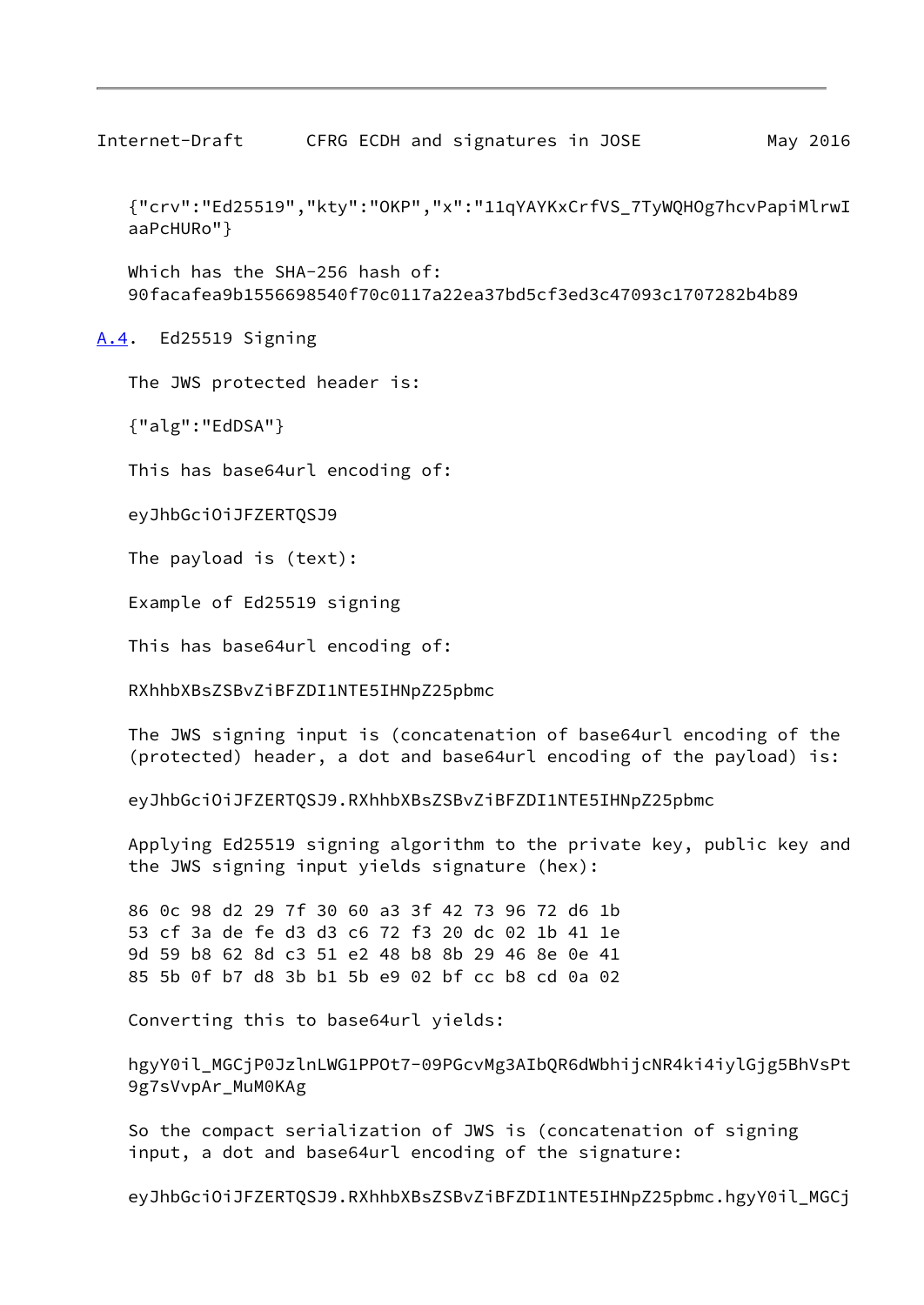P0JzlnLWG1PPOt7-09PGcvMg3AIbQR6dWbhijcNR4ki4iylGjg5BhVsPt9g7sVvpAr\_Mu M0KAg

| Liusvaara | Expires November 25, 2016 | [Page 9] |
|-----------|---------------------------|----------|
|           |                           |          |

<span id="page-10-1"></span>Internet-Draft CFRG ECDH and signatures in JOSE May 2016

<span id="page-10-0"></span>[A.5](#page-10-0). Ed25519 Validation

The JWS from above example is:

 eyJhbGciOiJFZERTQSJ9.RXhhbXBsZSBvZiBFZDI1NTE5IHNpZ25pbmc.hgyY0il\_MGCj P0JzlnLWG1PPOt7-09PGcvMg3AIbQR6dWbhijcNR4ki4iylGjg5BhVsPt9g7sVvpAr\_Mu M0KAg

 This has 2 dots in it, so it might be valid JWS. Base64url decoding the protected header yields:

{"alg":"EdDSA"}

 So this is EdDSA signature. Now the key has: "kty":"OKP" and "crv":"Ed25519", so the signature is Ed25519 signature.

The signing input is the part before second dot:

eyJhbGciOiJFZERTQSJ9.RXhhbXBsZSBvZiBFZDI1NTE5IHNpZ25pbmc

 Applying Ed25519 verification algorithm to the public key, JWS signing input and the signature yields true. So the signature is valid. The message is base64 decoding of the part between the dots:

Example of Ed25519 signing

<span id="page-10-2"></span>[A.6](#page-10-2). ECDH-ES with X25519

The public key to encrypt to is:

 {"kty":"OKP","crv":"X25519","kid":"Bob" "x":"3p7bfXt9wbTTW2HC7OQ1Nz-DQ8hbeGdNrfx-FG-IK08"}

The public key from target key is (hex):

 de 9e db 7d 7b 7d c1 b4 d3 5b 61 c2 ec e4 35 37 3f 83 43 c8 5b 78 67 4d ad fc 7e 14 6f 88 2b 4f

The ephemeral secret happens to be (hex):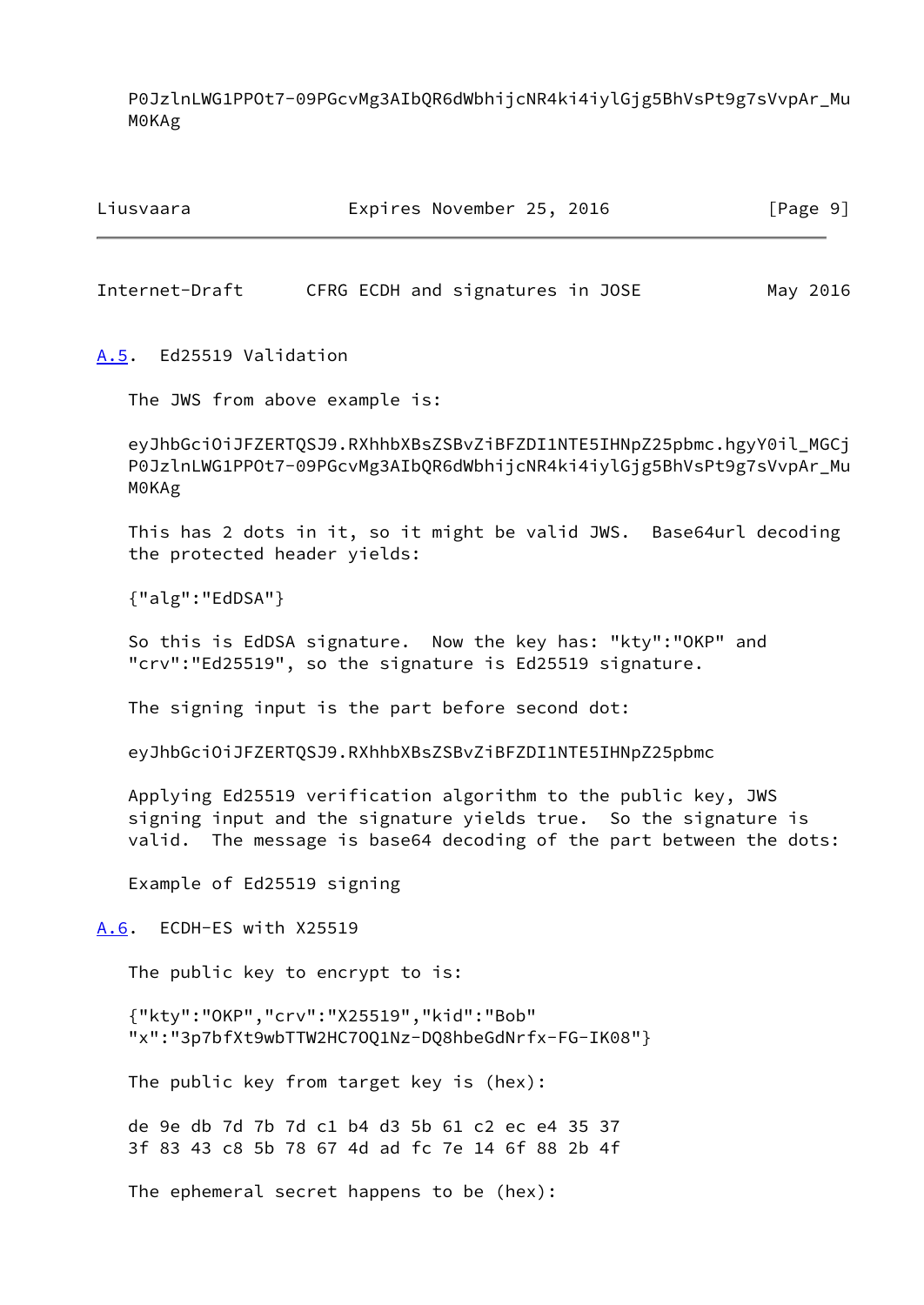77 07 6d 0a 73 18 a5 7d 3c 16 c1 72 51 b2 66 45 df 4c 2f 87 eb c0 99 2a b1 77 fb a5 1d b9 2c 2a So the ephemeral public key is X25519(ephkey,G) (hex): 85 20 f0 09 89 30 a7 54 74 8b 7d dc b4 3e f7 5a 0d bf 3a 0d 26 38 1a f4 eb a4 a9 8e aa 9b 4e 6a

Liusvaara Expires November 25, 2016 [Page 10]

<span id="page-11-1"></span>Internet-Draft CFRG ECDH and signatures in JOSE May 2016 This is packed into ephemeral public key value: {"kty":"OKP","crv":"X25519", "x":"hSDwCYkwp1R0i33ctD73Wg2\_Og0mOBr066SpjqqbTmo"} So the protected header could for example be: {"alg":"ECDH-ES+A128KW","epk":{"kty":"OKP","crv":"X25519", "x":"hSDwCYkwp1R0i33ctD73Wg2\_Og0mOBr066SpjqqbTmo"}, "enc":"A128GCM","kid":"Bob"} And sender computes as the DH Z value as X25519(ephkey,recv\_pub) (hex): 4a 5d 9d 5b a4 ce 2d e1 72 8e 3b f4 80 35 0f 25 e0 7e 21 c9 47 d1 9e 33 76 f0 9b 3c 1e 16 17 42 The receiver computes as the DH Z value as X25519(seckey,ephkey\_pub) (hex): 4a 5d 9d 5b a4 ce 2d e1 72 8e 3b f4 80 35 0f 25 e0 7e 21 c9 47 d1 9e 33 76 f0 9b 3c 1e 16 17 42 Which is the same as sender's value (the both sides run this through KDF before using as direct encryption key or AES128-KW key). [A.7](#page-11-0). ECDH-ES with X448 The public key to encrypt to is (linebreak inserted for formatting reasons):

<span id="page-11-0"></span>{"kty":"OKP","crv":"X448","kid":"Dave"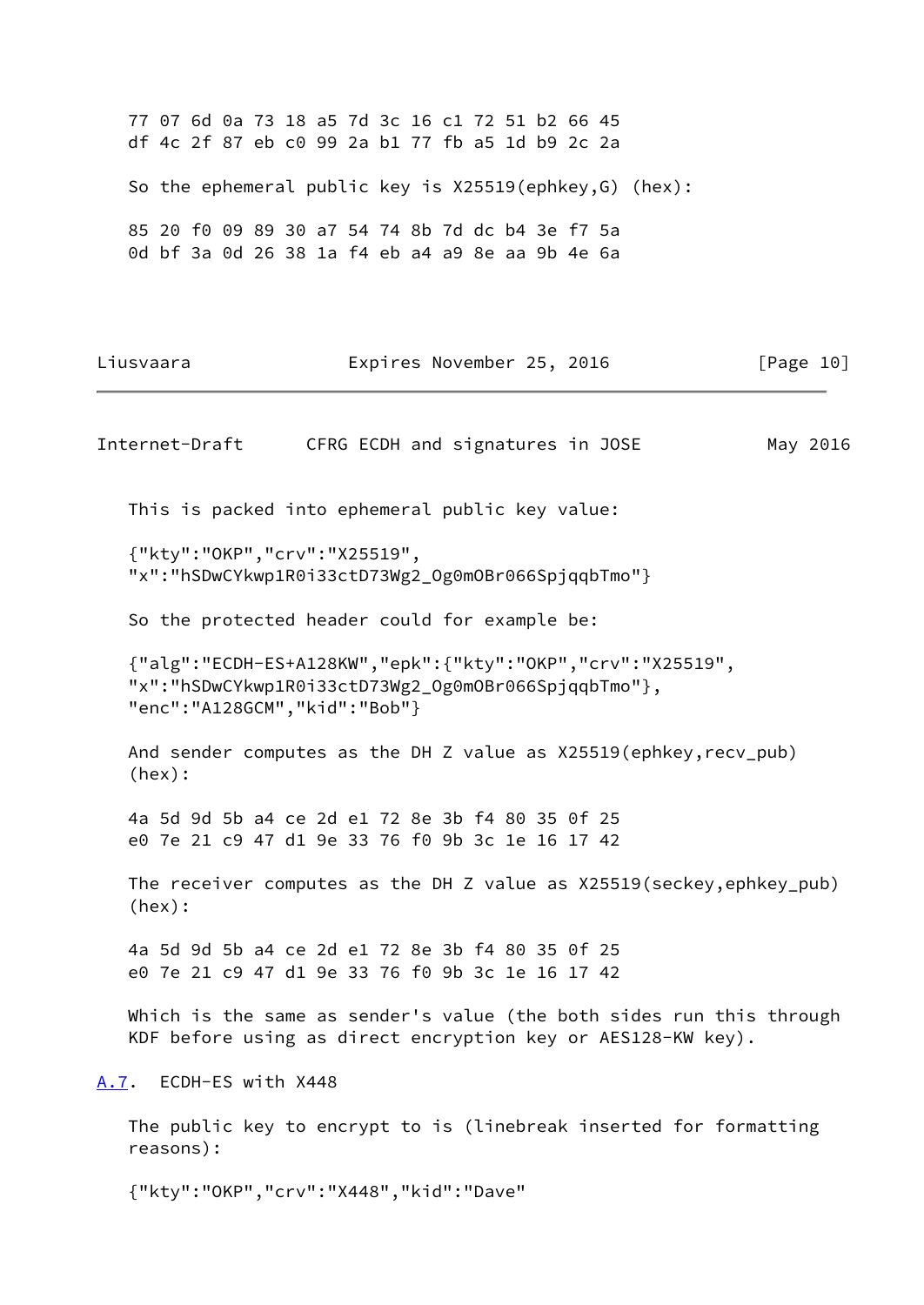"x":"PreoKbDNIPW8\_AtZm2\_sz22kYnEHvbDU80W0MCfYuXL8PjT7QjKhPKcG3LV67D2 uB73BxnvzNgk"}

The public key from target key is (hex):

 3e b7 a8 29 b0 cd 20 f5 bc fc 0b 59 9b 6f ec cf 6d a4 62 71 07 bd b0 d4 f3 45 b4 30 27 d8 b9 72 fc 3e 34 fb 42 32 a1 3c a7 06 dc b5 7a ec 3d ae 07 bd c1 c6 7b f3 36 09

The ephemeral secret happens to be (hex):

 9a 8f 49 25 d1 51 9f 57 75 cf 46 b0 4b 58 00 d4 ee 9e e8 ba e8 bc 55 65 d4 98 c2 8d d9 c9 ba f5 74 a9 41 97 44 89 73 91 00 63 82 a6 f1 27 ab 1d 9a c2 d8 c0 a5 98 72 6b

Liusvaara **Expires November 25, 2016** [Page 11]

<span id="page-12-0"></span>Internet-Draft CFRG ECDH and signatures in JOSE May 2016

So the ephemeral public key is X448(ephkey,G) (hex):

 9b 08 f7 cc 31 b7 e3 e6 7d 22 d5 ae a1 21 07 4a 27 3b d2 b8 3d e0 9c 63 fa a7 3d 2c 22 c5 d9 bb c8 36 64 72 41 d9 53 d4 0c 5b 12 da 88 12 0d 53 17 7f 80 e5 32 c4 1f a0

 This is packed into ephemeral public key value (linebreak inserted for formatting purposes):

 {"kty":"OKP","crv":"X448", "x":"mwj3zDG34-Z9ItWuoSEHSic70rg94Jxj-qc9LCLF2bvINmRyQdlT1AxbEtqIEg1 TF3-A5TLEH6A"}

 So the protected header could for example be (linebreak inserted for formatting purposes):

 {"alg":"ECDH-ES+A256KW","epk":{"kty":"OKP","crv":"X448", "x":"mwj3zDG34-Z9ItWuoSEHSic70rg94Jxj-qc9LCLF2bvINmRyQdlT1AxbEtqIEg1 TF3-A5TLEH6A"},"enc":"A256GCM","kid":"Dave"}

And sender computes as the DH Z value as X448(ephkey, recv\_pub) (hex):

 07 ff f4 18 1a c6 cc 95 ec 1c 16 a9 4a 0f 74 d1 2d a2 32 ce 40 a7 75 52 28 1d 28 2b b6 0c 0b 56